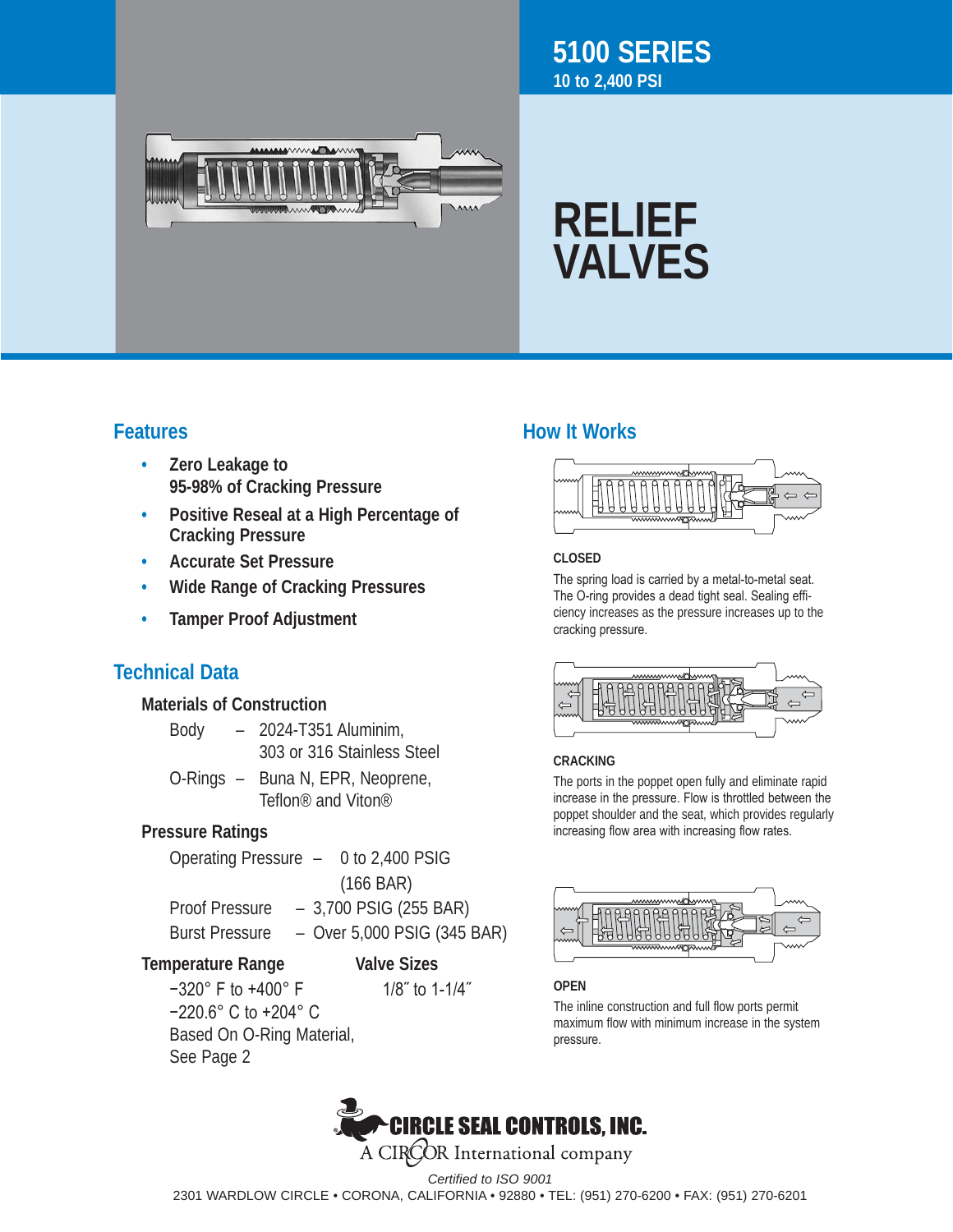# **How To Order**



from 1201-2400 psi, seal of Vespel® SP-21 is used. 5120 has a minimum cracking pressure of 20 psi.

Valves are preset at factory. Pressure at which valves will crack in normal service is a nominal cracking pressure of  $\pm 5\%$ .

After a prolonged period of storage with no system pressure, these relief valves will evidence an apparent high cracking pressure on first crack. Therefore, in receiving inspection tests, true cracking pressure should be determined after the first crack.

Teflon® and Vespel® are registered trademarks of DuPont. Viton® is a registered trademark of DuPont Dow Elastomers.

Please consult your Circle Seal Controls Representative or our factory for information on special connections, O-rings, operating pressures and temperature ranges.

### **Dimensions**





#### **TB — INLINE 5100 SERIES**

| Prod.           | Α                  | B Dia.  | C     | ±.030   | F     |
|-----------------|--------------------|---------|-------|---------|-------|
| No.             | Size               | H Hex.  | ±.030 |         | ±.015 |
| 4T <sub>R</sub> | 1/4"               | $.810*$ | 2.77  | $3.80*$ | .550  |
| 6TB             | 3/8"               | 1.000   | 2.91  | 3.81    | .556  |
| 8TB             | $1/2$ "            | 1.000   | 2.80  | 3.70    | .657  |
| 10TB            | $5/8$ "            | 1.250   | 4.00  | 4.90    | .758  |
| 12TB            | 3/4"               | 1.375   | 3.72  | 4.62    | .864  |
| 16TB            | $1^{\prime\prime}$ | 1.625   | 5.17  | 6.67    | .911  |

\*Exceptions: 1/4˝ size – C.P. 1201-2400 psi "B" dim. 100, C.P. 451-1200 psi "D" 3.37.

#### **T — DISCHARGE TO ATMOSPHERE 5100 SERIES**

| Prod.<br>No. | Size       | B Dia.<br>H Hex. | C<br>Max. | Max.    | ±.015 |
|--------------|------------|------------------|-----------|---------|-------|
| 4Τ           | 1/4"       | $.811*$          | 2.16      | $3.06*$ | .550  |
| 6Τ           | 3/8"       | 1.000            | 2.29      | 3.19    | .556  |
| 8Τ           | $1/2$ "    | 1.000            | 2.00      | 2.90    | .657  |
| 10T          | $5/8$ "    | 1.250            | 3.11      | 4.01    | .758  |
| 12T          | 3/4"       | 1.370            | 2.74      | 3.64    | .864  |
| 16T          |            | 1.620            | 4.15      | 5.65    | .911  |
| 20T          | $1 - 1/4"$ | 2.000            | 5.69      |         | .958  |

\*Exceptions: 1/4˝ size – C.P. 1201-2400 psi "B" dim. 1.00, C.P. 451-1200 psi "D" 2.76. Dimensions in inches.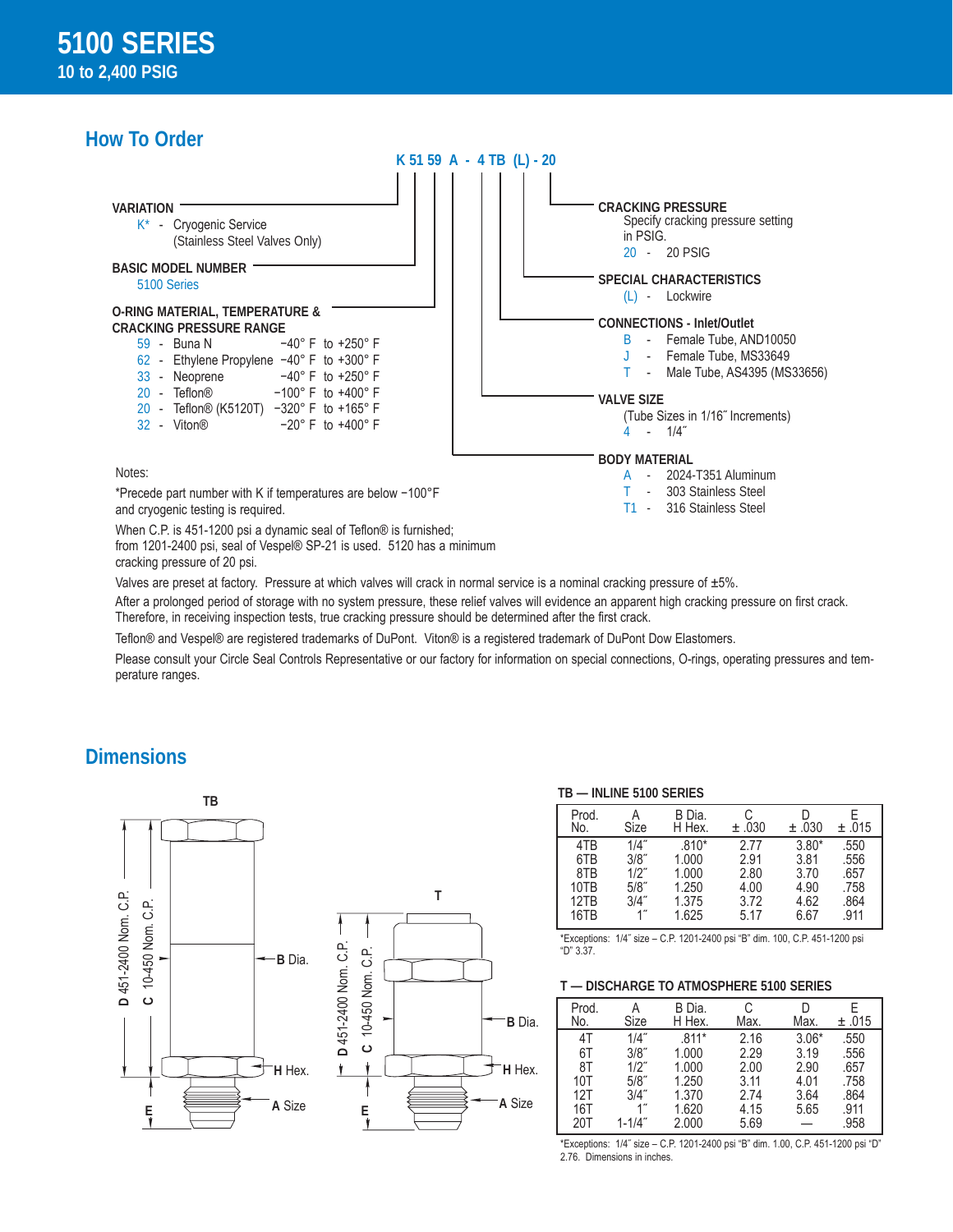# **Cracking Pressure Setting • Range**

#### **ALL SIZES EXCEPT 1/4˝**

| Dash No. | Range (PSI) | Dash No. | Range (PSI) | Dash No. | Range (PSI) | Dash No. | Range (PSI) |
|----------|-------------|----------|-------------|----------|-------------|----------|-------------|
| 13       | $13 - 19$   | 100      | $100 - 139$ | 400      | $421 - 450$ | 625      | 1201 - 1400 |
| 20       | $20 - 31$   | 140      | 140 - 199   | 500      | $551 - 670$ | 850      | 1401 - 1900 |
| 32       | $32 - 49$   | 200      | $200 - 270$ | 625      | 671 - 820   | 1000     | 1901 - 2600 |
| 50       | $50 - 69$   | 250      | 271 - 345   | 850      | 821 - 1200  |          |             |
| 70       | $70 - 99$   | 300      | $346 - 420$ |          |             |          |             |

Nominal and dash number are the same up to 1200 psi.

#### **1/4˝ SIZE**

| Dash No. | Range (PSI) | Dash No. | Range (PSI) | Dash No. | Range (PSI)  | Dash No. | Range (PSI) |
|----------|-------------|----------|-------------|----------|--------------|----------|-------------|
| 13       | $10 - 16$   | 100      | $83 - 115$  | 400      | $341 - 450$  | 625      | 1201 - 1600 |
| 20       | 17 - 25     | 140      | 116 - 165   | 500      | $451 - 600$  | 850      | 1601 - 1900 |
| 32       | $26 - 40$   | 200      | 166 - 220   | 625      | $601 - 825$  | 1000     | 1901 - 2600 |
| 50       | $41 - 57$   | 250      | $221 - 285$ | 1000     | 826 - 1200.9 |          |             |
| 70       | $58 - 82$   | 300      | 286 - 340   |          |              |          |             |

# **Cracking Pressure & Reseal Characteristics**

Cracking Pressure is defined as 5 cc/min. with gas (0.02 SCFM for model 5120 or for C.P. over 450 psi).

The point at which the valve closes, cutting off virtually all flow is called the reseal point. The reseat point is substantially above reseal.